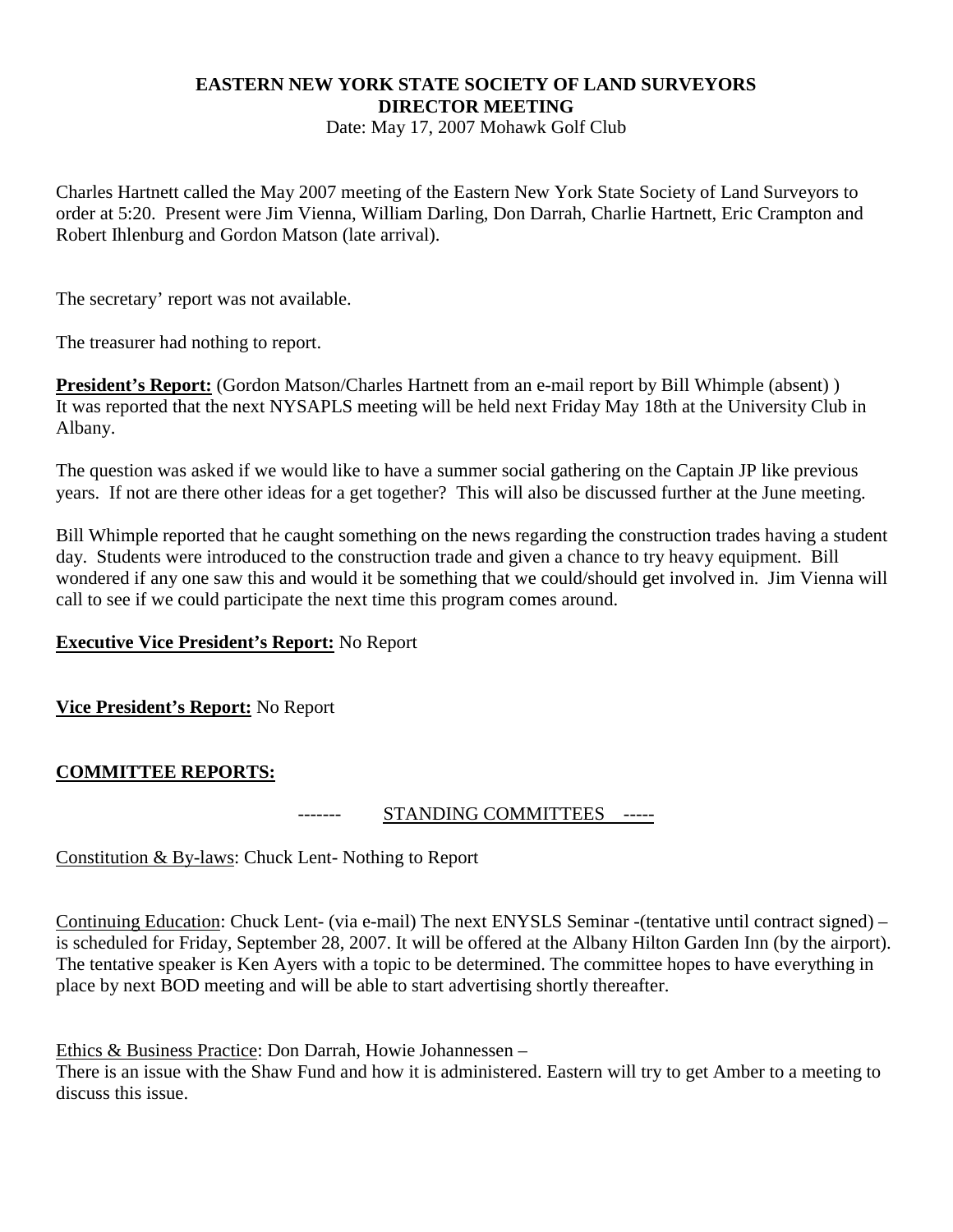There was a further discussion of the wetland mapping issue (Saratoga County). Jim Vienna reported that the discussion should continue at committee level and a letter should be sent to OPD to determine if what is being offered is surveying. A clarification letter was sent out on behalf of the involved business clarifying their intentions.

 Jim also asked for clarification on the Warren County Real Property and their GPS location of the County Boundary. He wondered if there was more information available and if the County had produced a map. Charles Hartnett will contact the State Society Office to talk to them and see if they will offer assistance.

Finance: Bill Darling – A motion was made by Don Darrah and seconded by Jim Vienna to have Bill Darling do the annual audit of the Treasurers books. The motion carried. Bill will see that this is taken care of by the September meeting

Legislative Committee: Howie (absent via e-mail)-

It was reported that the Senate Higher Education committee, chaired by Senator Ken LaValle, unanimously passed the alteration of survey legislation. It is now forwarded to the entire Senate for a vote. NYSAPLS will keep us posted as to progress of the bill and if a grassroots outreach is needed by the membership. Also received via e-mail: Recently, a firm obtained a judgment from the Bronx County Supreme Court determining that law suits against Land Surveyors fall under the 3-year statute of limitations for professional malpractice pursuant to CPLR section 214(6), as opposed to the 6-year statute.

Below is a listing of bills that are of interest to ENSPLS. Their status can be tracked on the Eastern Web-Site

|              |         | Senate Standing Committee on Higher Education                                                                                                                         |
|--------------|---------|-----------------------------------------------------------------------------------------------------------------------------------------------------------------------|
|              |         | Senator Kenneth P. LaValle, Chair                                                                                                                                     |
| Room 806 LOB |         |                                                                                                                                                                       |
| Printed No.  | Sponsor | Title                                                                                                                                                                 |
| 1443         | Libous  | An act to amend the education law, in relation to the practice of podiatry                                                                                            |
| 3903         | LaValle | An act to amend the education law, in relation to students in default on<br>student loans; and to repeal certain provisions of such law relating<br>thereto           |
| 3921         | LaValle | An act to amend the education law, in relation to financial aid disclosure                                                                                            |
| 3922         | LaValle | An act to amend the education law, in relation to the disclosure of gifts<br>made to institutions of higher education by foreign governments,<br>persons and entities |
| 4395         | LaValle | An act to amend the education law, in relation to the alteration of<br>surveys                                                                                        |

Membership: Gordon Matson – No Report.

Program: Bill Whimple (via e-mail) - Bill reported on the upcoming programs for general membership meetings. He has arranged for a program on Mechanics Liens for the September meeting and is talking to Brad Beeler about doing a presentation on Data Collection.

Public Relations: Wayne Wilson- An idea about a photo contest, with photos to be put together for use at the home show in February was talked about by Bob Ihlenburg.

Scholastic Development, Scholarship: Nothing to report

Technical information: Eric Crampton-Nothing to report